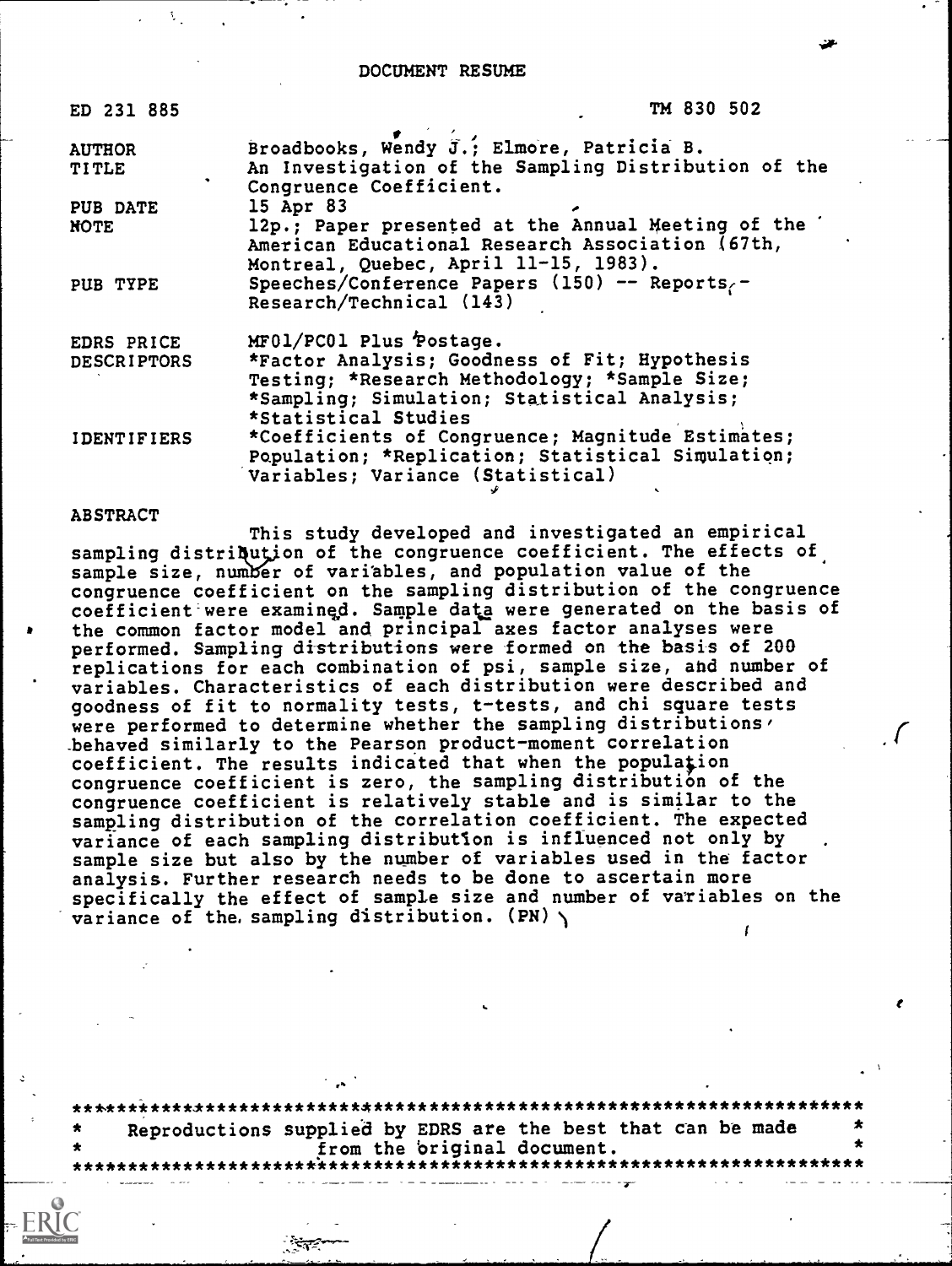An Investigation of the Sampling Distribution

5  $\infty$  $\infty$  $\overline{\phantom{a}}$  $\mathbf{M}$  $\mathbf{S}$ 

Lui

 $8305$ 

of the Congruence Coefficient

Wendy J. Bapadbooks and Patricia B. Elmore Southern *Hinois* University at Carbondale

> U.S. DEPARTMENT OF EDUCATION NATIONAL INSTITUTE OF EDUCATION EDUCATIONAL RESOURCES INFORMATION CENTER (ERIC)

A This document has been rep  $1$ received from the person or organization onginating it

Minor changes have been made to improve reproduction quality.

Points of view or opinions stated in this document do not necessar ssent official NIE position or policy

"PERMISSION TO REPRODUCE THIS MATERIAL HAS BEEN GRANTED BY

Broadbooks ل کما

TO THE EDUCATIONAL RESOURCES INFORMATION CENTER (ERIC)."

Paper presented at the annual convention of the American Educational Research Association, Montreal, Quebec, Canada, April 15, 1983.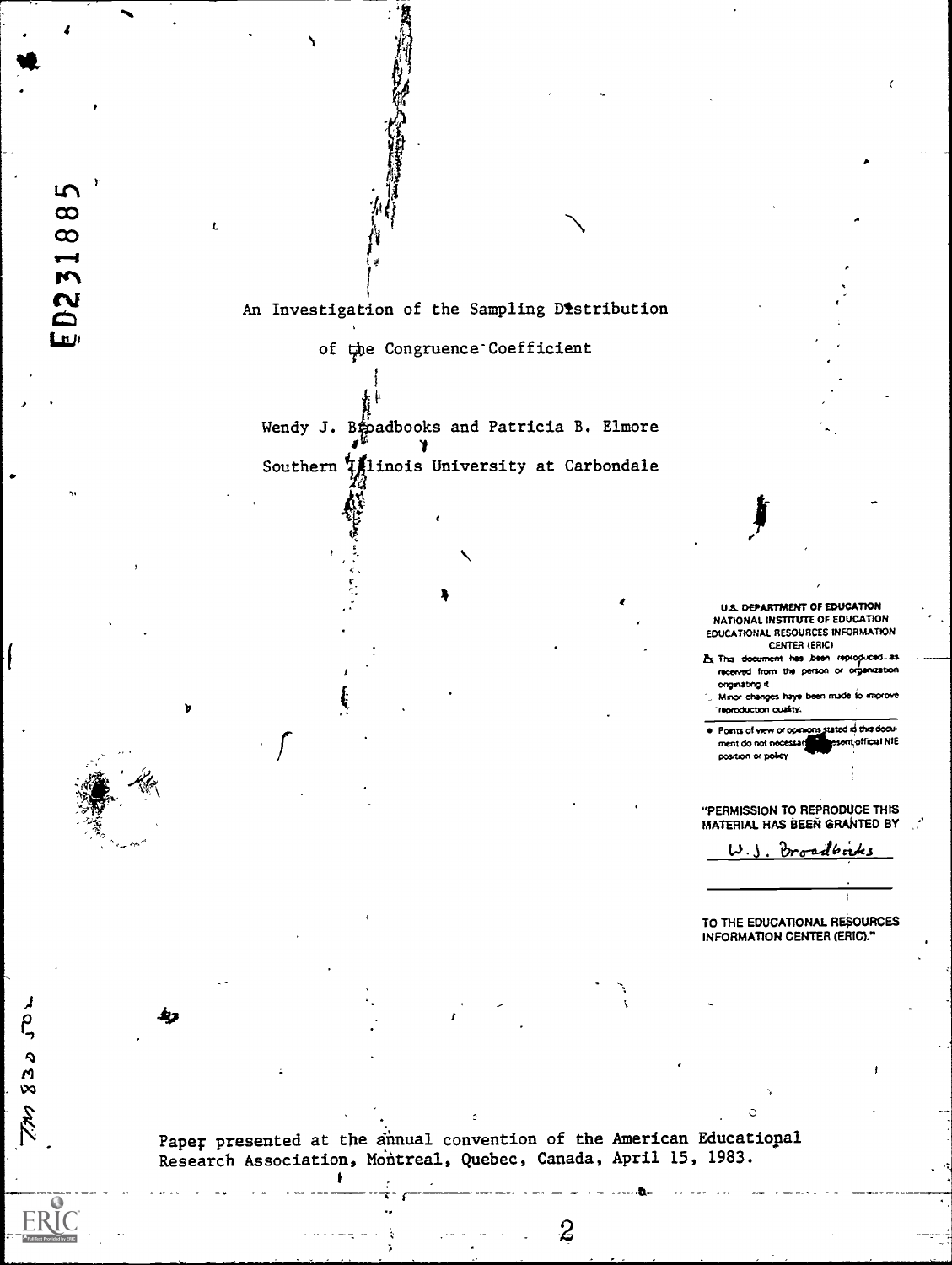An Investigation of the Sampling Distribution

of the Congruence Coefficient

Wendy J. Broadbooks and Patricia B. Elmore Southern Illinois University at Carbondale

The technique of factor analysis has at fained considerable popularity as a method for analyzing the interrelationships within a set of data. Mulaik (1972) stated that "factor analysis as a scientific tool has as its goal the decomposition of variables into fundamental elements, the factors, which may then be used to explain the interrelationships among variables" (p. 337). Replications of studies utilizing-factor analysis are just as necessary as replications of studies<sup>'</sup>using any other statistical technique. In order to make comparisons of sets of factors and their interpretability across different studies, sone objective basis is meeded for the comparison in order to ascertain the degree of the relationship between corresponding factors in the'studies. Several measures of factor similarity are\*Available and commonly used. The present study focussed on one such similarlty coefficient: the 1 congruence coefficient (Burt, 1948; Tucker, 1951; Wrigley and Neuhaus, 1955). The congruence coefficient involves a comparison of two sets of factor loadings in terms of both the pattern and magnitude of  $\mathbb{R}$ the loadings. it has been used extensively as'a descriptive statistic ,in research comparing factors across studies. In most of these studies the same set of variables but different subjects were used. The

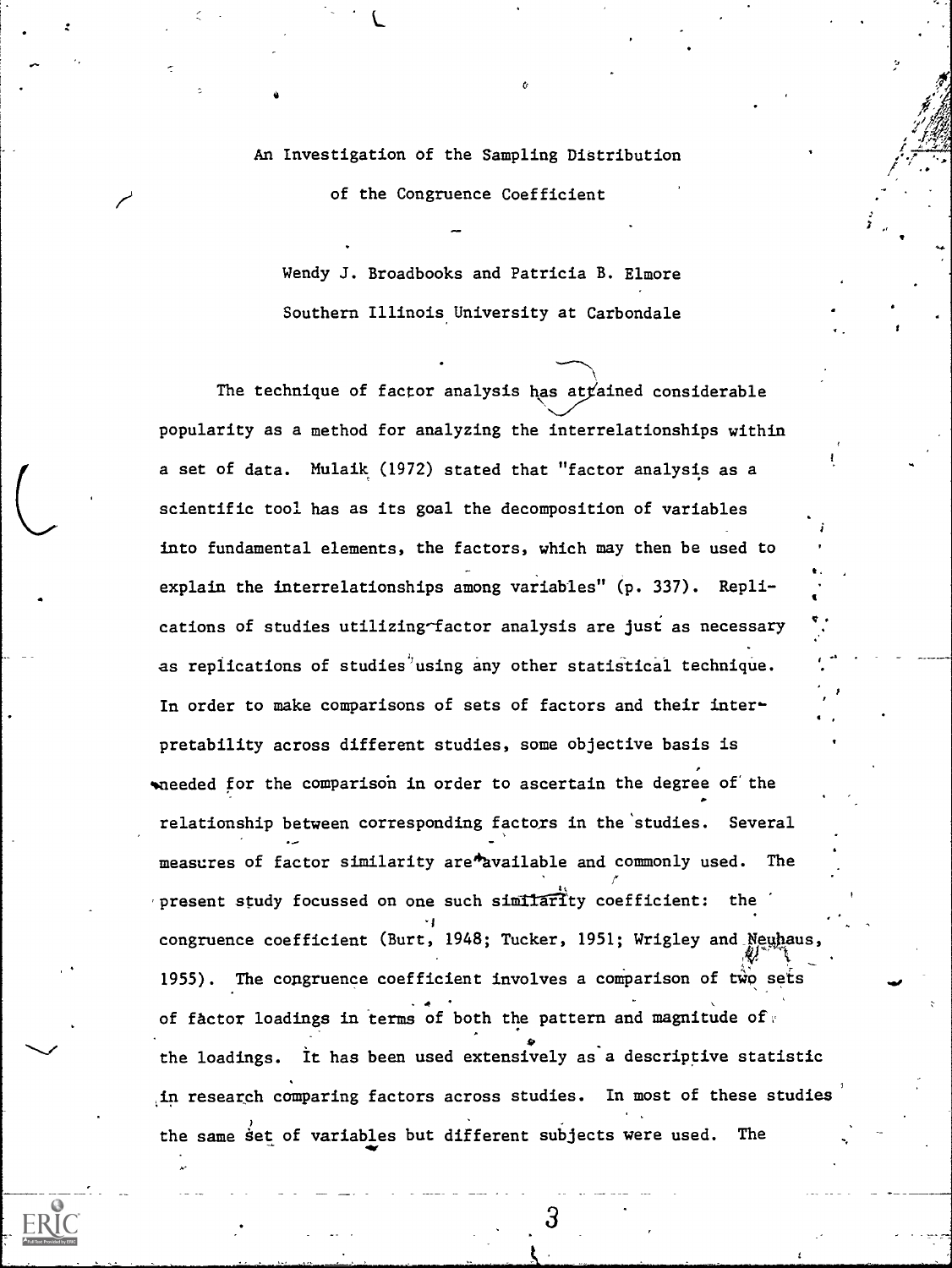formula used to calculate the congruence coefficient is as follows:

$$
\gamma_{pq} = \frac{\sum_{j=1}^{n} (a_{jp})(b_{jq})}{\sqrt{\left[\sum_{j=1}^{n} a_{jp}^{2}\right] \left[\sum_{j=1}^{n} b_{jq}^{2}\right]}}
$$

where n is the number of variables common to the two studies, p is  $\sim$ the factor found in study one, q is the factor found in study two, and a , and b <sub>jq</sub> are factor loadings. The value of the congruence<br>jp coefficient can range from  $+1$  (perfect agreement) to  $-1$  (perfect inverse agreement). A zero value for the congruence coefficient reflects a lack of agreement between the two vectors of factor loadings. Some studies have examined the distribution of the congruence coefficients under various conditions (Cattell, 1978; Korth, 1973, 1978; Korth & Tucker, 1975; Nesselroade & Baltes, 1970; Nesselroade, Baltes, & tabouvie, 4971), however, none of these studies have examined the sampling distribution for varying values of the population congruence coefficient. For example, both Korth and Tucker (1975) and Korth (1978) reported results of Monte Carlo studies examining the distribution of chance congruence coefficients from simulated data. Korth (1978) constructed tables of the distribution of chance congruence coefficients and maintained that the results reported in the tables could be used to test the null hypothesis that two sets of random vectors have been matched. Korth stated that rejecting this null hypothesis still does not establish that two factors are identical; thus, the null hypothesis  $\blacksquare$ tested by these tables is still not strong (Korth, 1978, p. 428).

2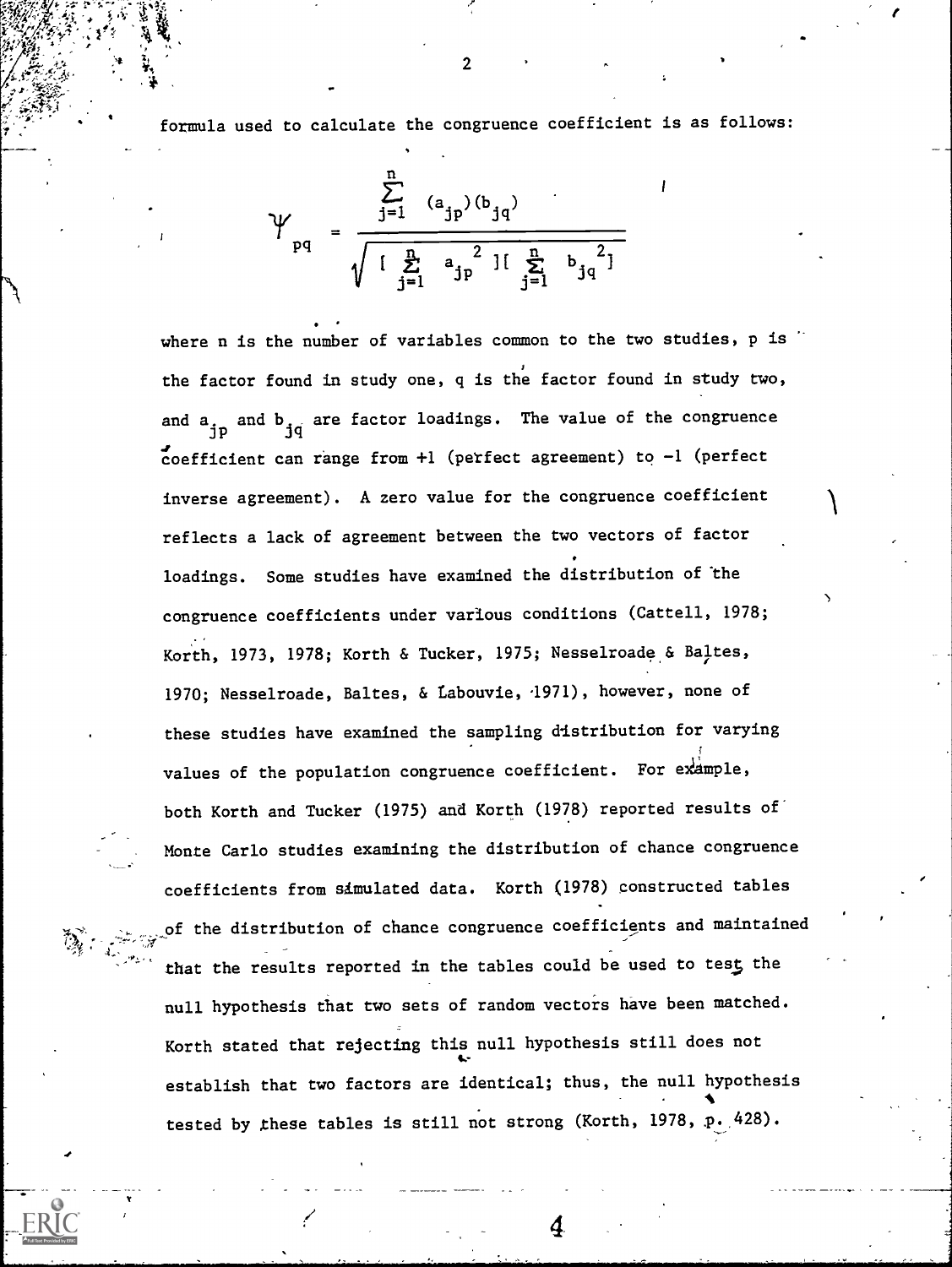Nesselroade and Baltes (1970) and Nesselrpade, Baltes, and Labouvie (1931) also reported results of simulation studies of the congruence coefficient based on the generation of random data. The research performed in the present study is an extension of what has previously been done in that a systematic examination of the distribution of the congruence coefficient was done for varying values of the population congruence coefficient; that is, not only for the situation where one can assume that there is no relationship beiween two factors (which would theoretically result from a ; population congruence coefficient of zero), but also for situations where one can assume that there is some relationship between two factors (which would result from a population congruence coefficient different from zero).

The purpose of the present research was to develop and investigate an empirical sampling distribution of the congruence coeffiaient. The effects of sample size, the number of variables, and the magnitude of the population congruence coefficient were considered in the analyses.

## Method

For the purposes of the present study, simulated data were generated. Population congruence coefficients were specified by determining pairs of population factor loading vectors that resulted in the following values for the congruence coefficient: .00, .10, .20, .30, .40, .50, .60, .70, .80, .90, and .99. Sample data were generated from these population factor loading vectors on the basis of the common factor model. Sample sizes examined were: 50, 100,

3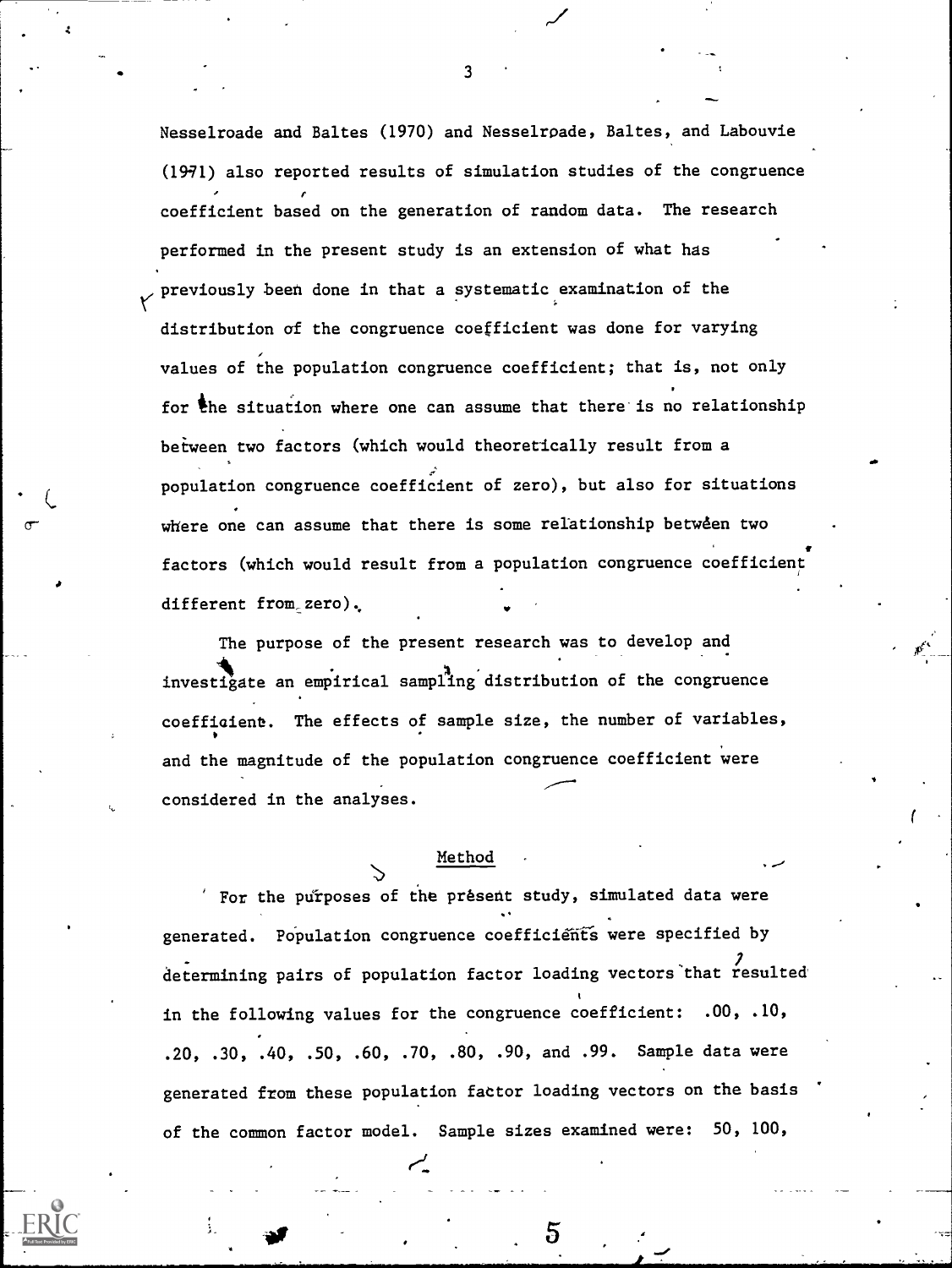and 200. Number of variables used were: 10, 30, and 50. The data were generated using Fortran computer programs.

t<sub>t</sub>

 $\mathbf{v}$  and  $\mathbf{v}$ 

Principal axes factor analyses were performed using squared multiple correlations as the communality estimates and one factor was extracted in each analysis. A sample congruence coefficient and a sample Fisher z-transformed congruence coefficient was computed for each pair of sample factor loadings. Sampling distributions of the congruence coefficients and of Fisher  $z \overline{\phantom{a}}$  transformed congruence coefficients were formed on the basis of  $\overline{\phantom{a}}$ 200 replications for each combination of psi (population congruence coefficient), sample size, and number of variables.

Characteristics of the empirical sampling distribution were examined (e.g., mean, variance, selected percentiles) along with the results of goodness of fit to normality/tests. T-tests and -chi square tests were performed in order to determine whether the sampling distribution of the congruence coefficient and of the  $\bullet$  4  $\bullet$  4  $\bullet$ Fisher z-transformed congruence coefficient behaved similarly to the sampling distribution of the correlation coefficient aria of the Fisher z-transformed correlation coefficient, respectively. T-tests were done to test  $\tilde{f}$ or equal means and chi square tests were done to test for equal variances of the desired distributions. All statistical tests performed used a 304 level of significance.

## Results and Discussion

The following results were found (concerning the characteristics of the sampling distributions of the congruence coefficlent and the FISher z-transformed congruence coefficient: (1) the congruence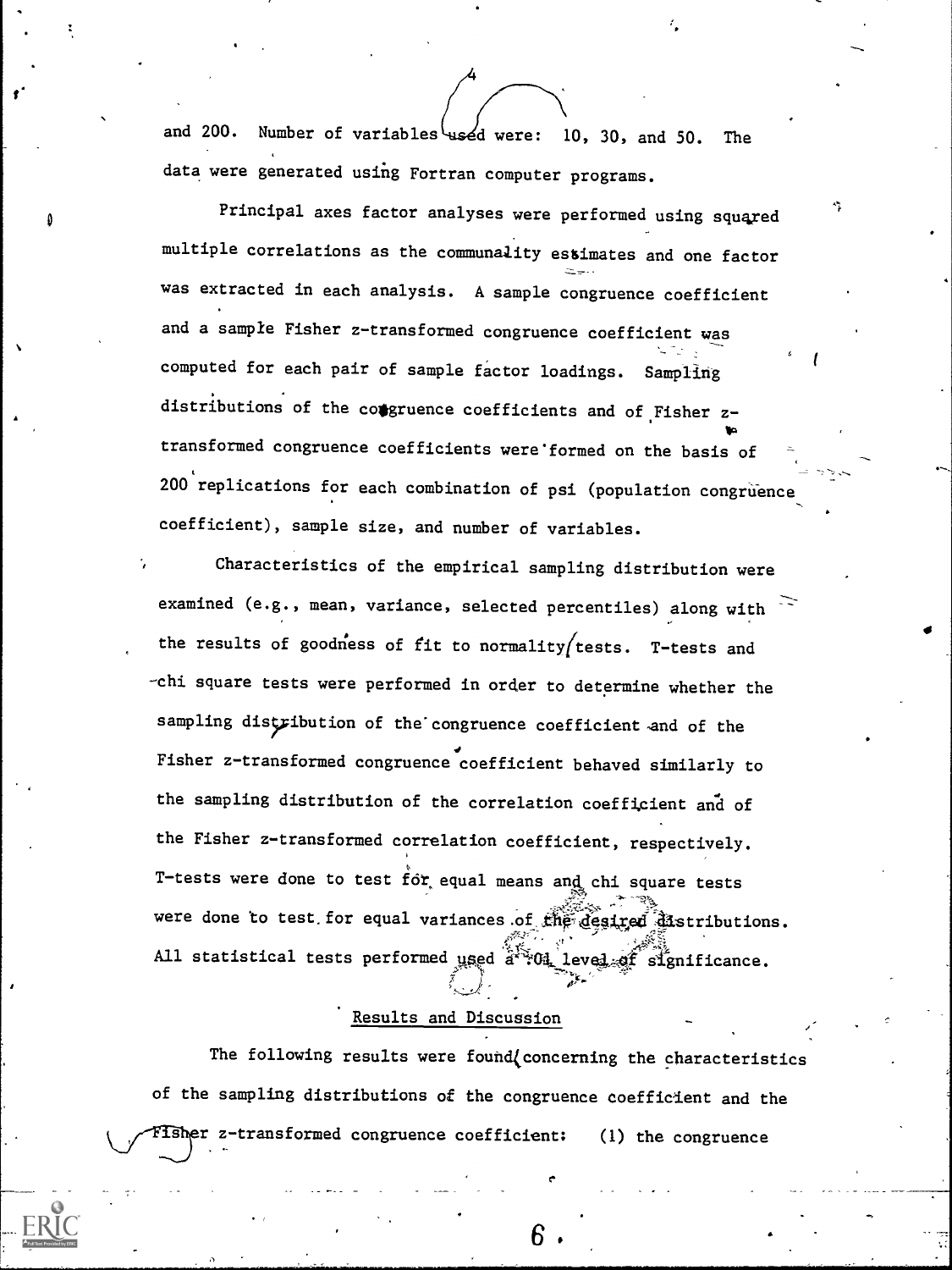coefficient is positively biased for values of psi from .10 to .40; (2) the congruence coefficient is negatively biased for values of psi from .50 to'.60 and from .90 to .99; (3) the skewness and kurtosis values of most of the sampling distributions seemed to be near those expected for a normal distribution; (4) almost all of the sampling distributions examined did approximate a normal distribution (of the 88 goodness of fit to normality tests only six tests led to a rejection of the null hypothesis); (5) regardless of the value of psi, as sample size became larger the variance of each distribution either stayed the same or decreased; (6) regardless of the value of psi, as the number of variables increased the variance of each distribution either stayed the same or decreased; (7) the sampling distributions of the congruence coefficient behave similarly to the correlation coefficient only when psi is equal to zero (on the basis of the results of the  $\mathfrak{k}$ -tests, goodness of fit to normality tests, and'chi square'tests performed in the present study).

=

otra a contra a contra a contra a contra a contra a contra a contra a contra a contra a contra a contra a contra a contra a contra a contra a contra a contra a contra a contra a contra a contra a contra a contra a contra a Table 1 'presents a summary of the three statistical tests that were performed on each of the sampling distributions. If the congruence coefficient behaved similarly to the correlation coefficient then there would be no "X's" on the table and all the statistical tests would have led to a retention of the null hypothesis.

When psi is equal to zero, the sampling distribution of the congruence coefficient behaves similarly to the sampling distribution of the correlation coefficient. When 10 variables were used the obtained variances were equal to the expected variances. However, when the number of variables used was larger than 10, the obtained

a

5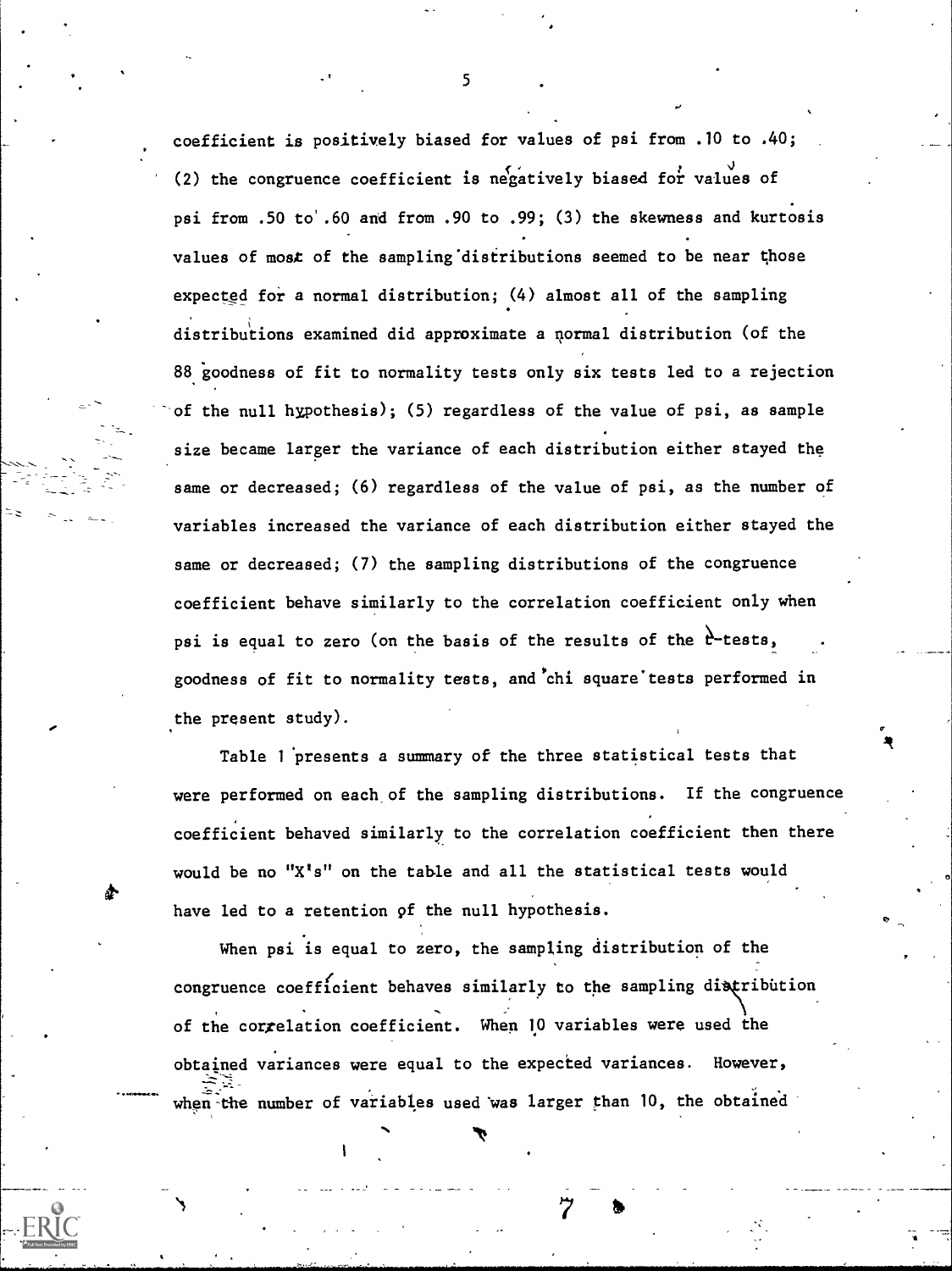|                 |           |                         |                           |                            | Summary of Statistical lests Performed on Each Distribution |                                       |                                                              |                         |                           |                     |                           |                           |                      |
|-----------------|-----------|-------------------------|---------------------------|----------------------------|-------------------------------------------------------------|---------------------------------------|--------------------------------------------------------------|-------------------------|---------------------------|---------------------|---------------------------|---------------------------|----------------------|
|                 |           | .00<br>$\overline{.00}$ |                           | .10<br>.700                | .20<br>.203                                                 | $.30 \cdot$<br>.310                   | $\overline{\Psi/\mathrm{Z}_{\Psi}}$<br>$\cdot$ ,40<br>$-424$ | .50<br>.549             | .60<br>.693               | .70<br>.867         | .80<br>.099               | .90<br>.472               | .99<br>2.647         |
| <b>NV</b>       | <b>NS</b> | D                       | t $\chi^2$                | t $\chi^2$<br>$\mathbf{D}$ | t $x_v^2$<br>D                                              | t $x_v^2$<br>$\mathbf{D}$             | t $x_v^2 _D$<br>D.                                           | t $x_v^2 v$             | t $\chi^2_{\mathsf{v}} 0$ | t $x_v^2$           | + $\chi_v^2$   D<br>$D$ t | t $\chi_v^2$ D            | t $\chi^2$           |
| $70^{\circ}$    | 50        |                         |                           | $\overline{\mathbf{X}}$    | $\overline{X}$                                              | $\overline{\mathbf{X}}$               | X X                                                          | $\overline{\textsf{x}}$ | $\overline{\mathbf{X}}$   | ^                   | Ā                         | χχ                        |                      |
| 10              | 100       |                         |                           | χ                          | χ                                                           | χ                                     | X                                                            | v.                      | χ                         | $\mathbf{X}$        | $X$ X                     | $X$ $X$<br>$\mathbf{X}$   | $X - X$              |
| 10              | 200       |                         |                           | $\boldsymbol{X}$           | χ                                                           | Χ                                     | χ                                                            | χ                       | $\pmb{\chi}$              | $\boldsymbol{\chi}$ | $X$ $X$                   | $X$ $X$                   | X X<br>χ             |
| 30              | 50        |                         | $\cdot$ X                 | $X$ $X$                    | $\boldsymbol{\chi}$<br>$\mathsf{X}^-$                       | $\boldsymbol{X}$<br>$\mathsf{X}$      | $X$ $X$                                                      | $X$ $X$                 | $x \times$                | X X                 | $X$ $X$                   | $X$ $X$                   | $X$ $X$              |
| 30              | 100       |                         | $\boldsymbol{X}$          | $X$ $X$                    | $\boldsymbol{\chi}$<br>$\bm{X}$                             | $\boldsymbol{X}$<br>$\mathbf{X}$      | X X                                                          | $X - X -$               | $X$ $X$                   | χ                   | $X$ $X$                   | $\boldsymbol{\mathsf{X}}$ | X<br>$X$ X           |
| 30 <sub>o</sub> | 200       |                         | χ                         | X X                        | $\boldsymbol{\chi}$<br>χ                                    | $\boldsymbol{X}$<br>$\mathbf{X}$      | $X$ $X$                                                      | $X$ $X$                 | $X$ $X$                   | $X$ $X$             | $\pmb{\chi}$              | X                         | $X$ $X$              |
| 50              | 100       |                         | $\boldsymbol{\mathsf{X}}$ | X X                        | $\boldsymbol{\chi}$<br>χ                                    | $\boldsymbol{\mathsf{X}}$<br>$\bm{X}$ | X X                                                          | $X$ $X$                 | $X$ $X$                   | $X$ $X$             | X X                       | $X$ $X$                   | X X                  |
| 50              | 200       |                         | χ                         | X X                        | $\boldsymbol{\mathsf{X}}$<br>χ                              | $\boldsymbol{X}$<br>$\mathsf{X}^-$    | $X$ $X$                                                      | $X$ $X$                 | $X$ $X$                   | $X$ $X$             | X X                       | $X$ $X$                   | XX<br>$\mathsf{X}^-$ |
|                 |           |                         |                           |                            |                                                             |                                       |                                                              |                         |                           |                     |                           |                           |                      |

TABLE 1

NOTE: For each distribution 200 replications were performed.

<sup>a</sup>Where NV=number of variables, NS=number of subjects, D=goodness of fit to normality test, t=test for<br>equal means, and  $\chi^2$ =chi square test of equal variances. An "X" in this table means that the null<br>hypothesis for t

8

 $9\phantom{.}$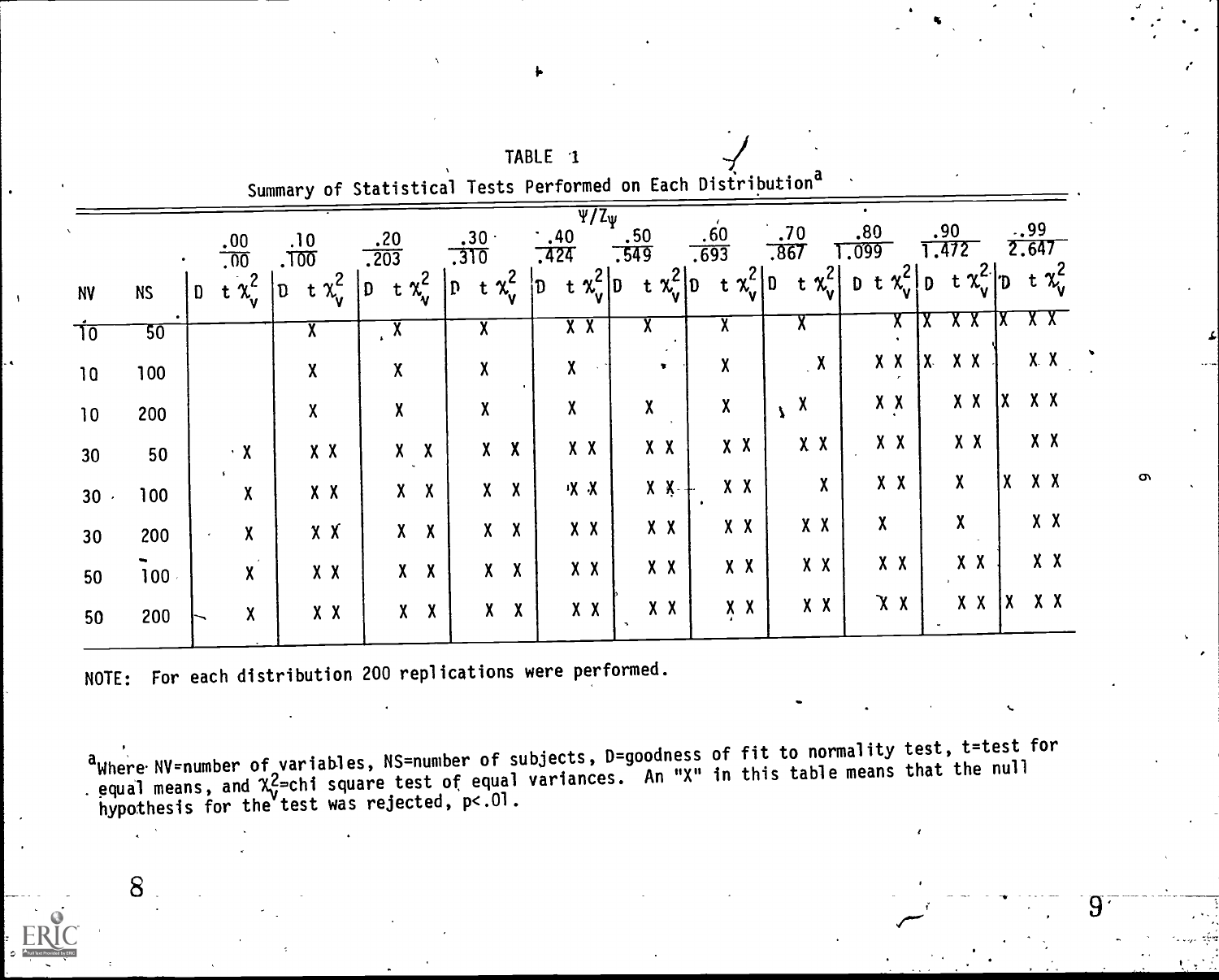variances were less-than the expected variances. Therefore, a researcher could use the hypothesis-testing procedure available to test the' null hypothesis that rho is equal to zero to test whether psi is equal to zero. Since the obtained variance for the sampling distributions (when psi is equal to zero) were equal to or less than the expected Yariances, this statistical test . .would be a conservative test of the null hypothesis. If the null hypothesis that psi is equal to zero was rejected, a researcher could conclude that there is some relationship pétween the two factors on which the congruence coefficient is calculated. The magnitude of the sample congruence coefficient is an indication of the strength of the relationship between the two factors.

The findings 'of the present study have implications for researchers who wish to use the congruence coefficient in order to determine whether two factors have been replicated. Tables (which are available from the senior author) were constructed that present the characteristics of the distributions of the congruence coefficient and of the distributions of the Fisher ztransformed congruence coefficient for the selected,values of the population coefficients and across all combinations of sample size and number of variables used in this study. Further investigation of the sampling distribution under more combinations of sample size and number of variables would provide information as to whether the results reported here are representative and generalizable. The results found in this study do indicate that the stability of the congruence coefficient increases as number of

 $\bf{10}$ 

 $\bullet$  and  $\bullet$ 

,

 $\mathcal{T}$  and  $\mathcal{T}$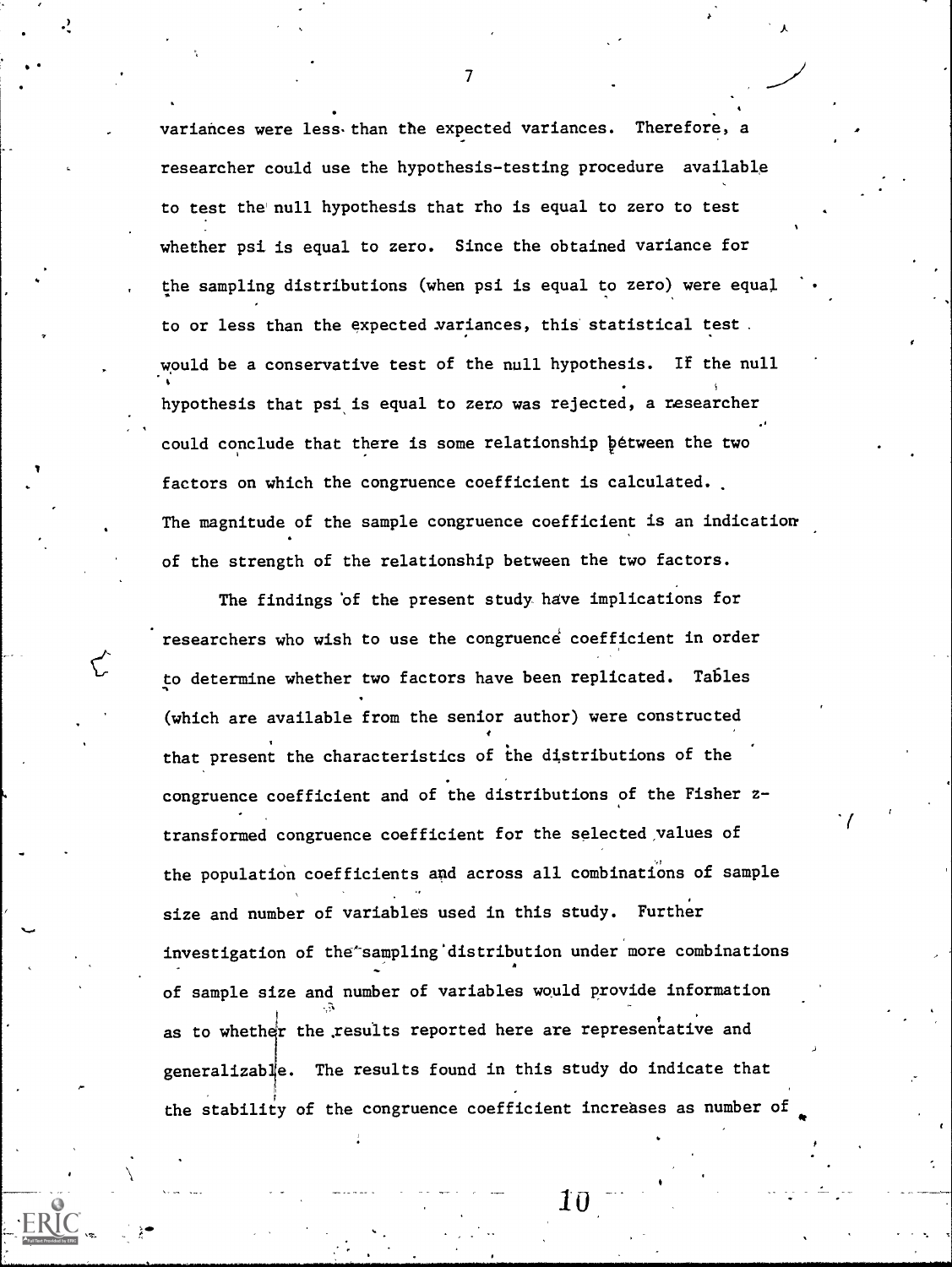variables and subjects increase.

Further research might be done to (1) examine the effect on the sampling distribution of the congruence coefficient of varying the distributions of the population factor loadings;  $\mathcal{U}$ (2) examine the distributions that result from using negative values for the population congruence coefficient; (3) examine the generalizability of the results of the present study to studies in which more than one factor has been extracted from the'data and several factor comparisons are to be made; (4) examine more levels of sample size and number of variables; (5) examine other possible transformations of sample congruence coetficients in an attempt to discover some transformation that would result in a sampling distribution with known properties.

8

111..

11

 $\overline{a}$ 

lot